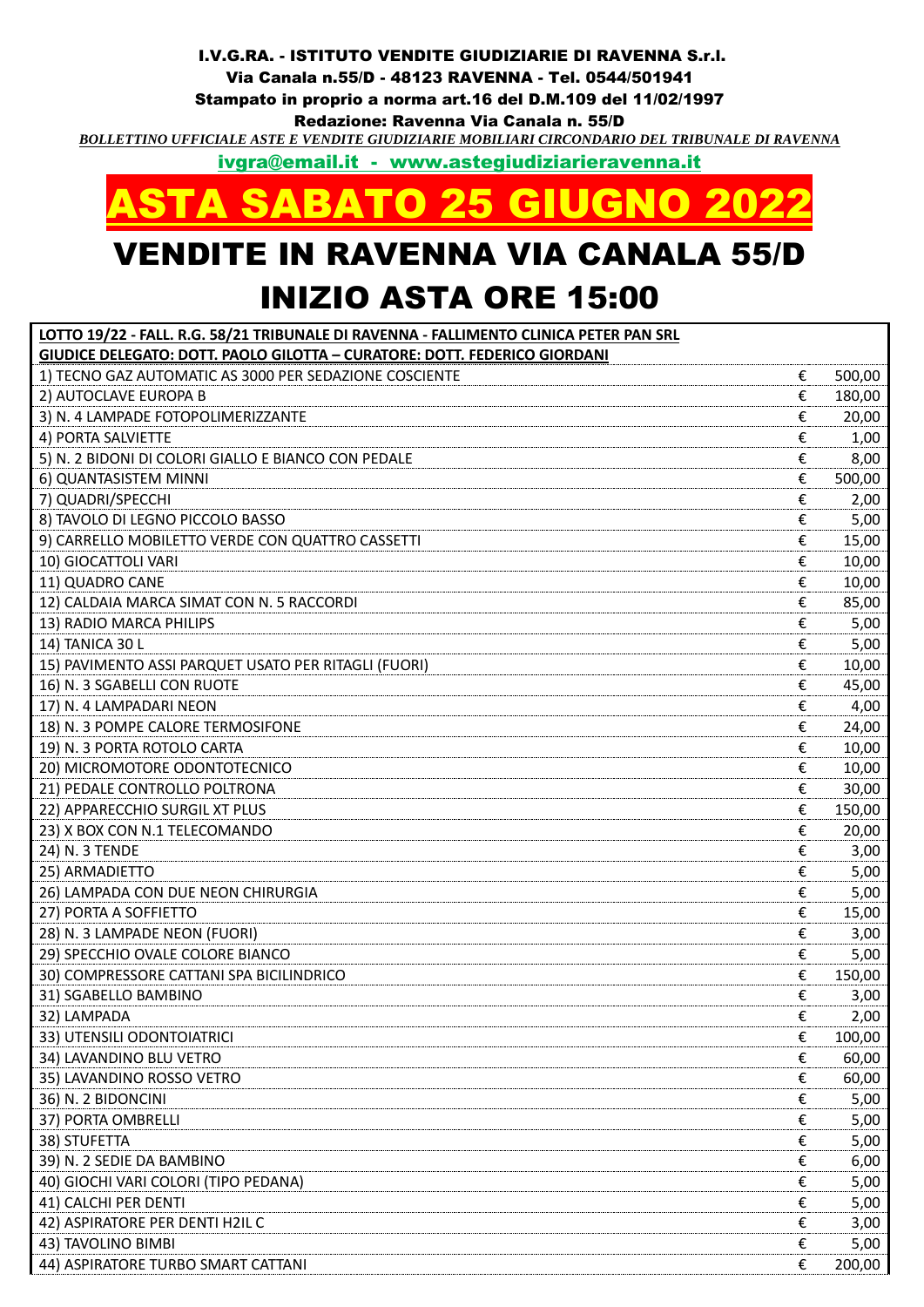| 45) QUADRO ELETTRICO BTICINO                                                                                    | € | 50,00  |
|-----------------------------------------------------------------------------------------------------------------|---|--------|
| 46) SCATOLONE ACCESSORI AUTOCLAVE (VENDITA INSIEME CON AUTOCLAVE)                                               | € | 5,00   |
| <b>47) NEON</b>                                                                                                 | € | 5,00   |
| 48) POLTRONA DENTISTA SMONTATA + LAVANDINI PLANNECA                                                             | € | 300,00 |
| 48 BIS) POLTRONA DENTISTA SMONTATA + LAVANDINI PROSTYCE                                                         | € | 300,00 |
| 49) SCAFFALE FERRO SMONTABILE HERO                                                                              | € | 15,00  |
| 50) OCCHIALI SIZE                                                                                               | € | 5,00   |
| 51) KIT IMPIANTI + STRUMENTI DI VARIO GENERE (VETRINA)                                                          | € | 20,00  |
| 52) N. 4 PACCHI DI PAVIMENTO FINTO LEGNO                                                                        | € | 20,00  |
| 53) ARMADIETTO IN PLASTICA DUE ANTE                                                                             | € | 20,00  |
| 54) TUBI CALDAIA                                                                                                | € | 5,00   |
| 55) MOBILETTO AMBULATORIO CON SCRIVANIA (COMPOSTO DA DUE MOBILI COLLEGATI DA UNA SCRIVANIA)                     | € | 5,00   |
| 56) MOBILETTO AMBULATORIO CON SCRIVANIA (COMPOSTO DA DUE MOBILI COLLEGATI DA UNA SCRIVANIA)                     | € | 5,00   |
| 57) APPARECCHIO RAY SVILUPPATORE LASTRE                                                                         | € | 10,00  |
| 58) SEPARATORE AMALGAMA                                                                                         | € | 50,00  |
| 59) SIRINGHE POLTRONA ARIA ACQUA + TURBINA (VENDITA INSIEME CON POLTRONA INV. 48 BIS)                           | € | 20,00  |
| 60) N. 2 APPARECCHI PER ENDODONZIA "THERMAPREP" E "ROOT ZX"                                                     | € | 30,00  |
| 61) SCATOLA STRUMENTI ENDODONZIA                                                                                | € | 20,00  |
| 62) STOCK ATTREZZATURA MEDICA VARIA (SCATOLA ARANCIONE + MICROMOTORE E VENTOLA)                                 | € | 20,00  |
| 63) PIANO NERO RECEPTION ROTTO                                                                                  | € | N.V.   |
| 64) KAVO DIAGNODENT                                                                                             | € | 1,00   |
| 65) N. 2 SCHEDARI CON TRE CASSETTI CIASCUNO                                                                     | € | 80,00  |
| 66) MOBILETTO FERRO CON DUE ANTE (GUARDAROBA)                                                                   | € | 40,00  |
| 67) STOCK DI SCATOLINE COLORATE N. 2 CARTONI                                                                    | € | 60,00  |
| 68) N. 2 MT DI PLASTICA ADESIVA DECORATIVA                                                                      | € | 1,00   |
| 69) ARMADIO IN LEGNO BIANCO CON SPORTELLI VETRO                                                                 | € | 10,00  |
| 70) N. 10 LAMPADARI CON NEON                                                                                    | € | 5,00   |
| 71) N. 2 POLTRONCINE BIANCHE RECEPTION SIMILPELLE                                                               | € | 30,00  |
| 72) N. 4 SEDIE COLORATE (FERRO/PLEXIGLASS)                                                                      | € | 40,00  |
| 73) N. 2 AUTOCLAVI MARCA LINQ E MELAG                                                                           | € | 500,00 |
| 74) ASPIRATORE CATTANI SPA                                                                                      | € | 300,00 |
| 75) BIDET                                                                                                       | € | 20,00  |
| 76) COMPUTER APPLE MACBOOK AIR 7,2 13" ANNO 2015 N. SERIE C02P9625G9412566B BLOCCATO                            | € | 100,00 |
| 77) IPHONE APPLE IMEI: 013442007960890 IPHONE 5 -2012 BLOCCATO                                                  | € | 10,00  |
| 78) RUBINETTO                                                                                                   | € | 5,00   |
| 79) TAVOLINO BIMBI LEGNO A SBALZO                                                                               | € | 5,00   |
| 80) N. 9 POLTRONCINE                                                                                            | € | 135,00 |
| 81) PLAYSTATION 2 COMPLETA DI N. 2 JOYSTICK E GIOCO                                                             | € | 20,00  |
| SPESE: + IVA 22% + DIRITTI 10% + IMPOSTA DI REGISTRO € 200,00                                                   |   |        |
|                                                                                                                 |   |        |
| LOTTO 42/19 - FALL. R.G. 42/19 TRIBUNALE DI RAVENNA - FALLIMENTO 4 PREVENT SRL                                  |   |        |
| GIUDICE DELEGATO: DOTT. PAOLO GILOTTA - CURATORE: DOTT. MARCO GIULIANINI                                        |   |        |
| 1) N. 4 PORTE IN VETRO DA INSERIRE NELLO SCRIGNO DIM. 210 X 81 X 4 CM.<br><b>SPESE: + IVA 22% + DIRITTI 10%</b> | € | 160,00 |
|                                                                                                                 |   |        |
| LOTTO 27/21 FALL. R.G. 186/18 TRIBUNALE DI RAVENNA - LIQUIDAZIONE COATTA AMMINISTRATIVA LAPINETA SOC. COOP.     |   |        |
| COMMISSARIO LIQUIDATORE: DOTT. MATTEO DANTE GISMONDI                                                            |   |        |
| 2) SERVER IBM                                                                                                   | € | 50,00  |
| 3) SERVER HP                                                                                                    | € | 50,00  |
| 4) SCHERMO SAMSUNG                                                                                              | € | 10,00  |
| 6) STAMPANTE RICOH                                                                                              | € | 20,00  |
| 7) MOBILETTO DUE ANTE PORTA FOTOCOPIATORE                                                                       | € | 10,00  |
| 9) TAGLIERINA PER VARI FORMATI                                                                                  | € | 15,00  |
| 10) TASTIERA                                                                                                    | € | 2,00   |
| 11) MULTIFUNZIONE GESTETNER                                                                                     | € | 80,00  |
| 12) GRUPPO CONTINUITÀ RIELLO                                                                                    | € | 100,00 |
| 13) N. 9 LIBRERIE LAMINATO FRASSINO                                                                             | € | 180,00 |
| 14) N. 5 MOBILETTI CON DUE ANTE IN LAMINATO                                                                     | € | 50,00  |
| 15) N. 6 SEDIE BLU                                                                                              | € | 30,00  |
| 16) N. 3 SCRIVANIE IN LAMINATO                                                                                  | € | 45,00  |
| 17) SCRIVANIA RETTANGOLARE PER PRATICHE                                                                         | € | 15,00  |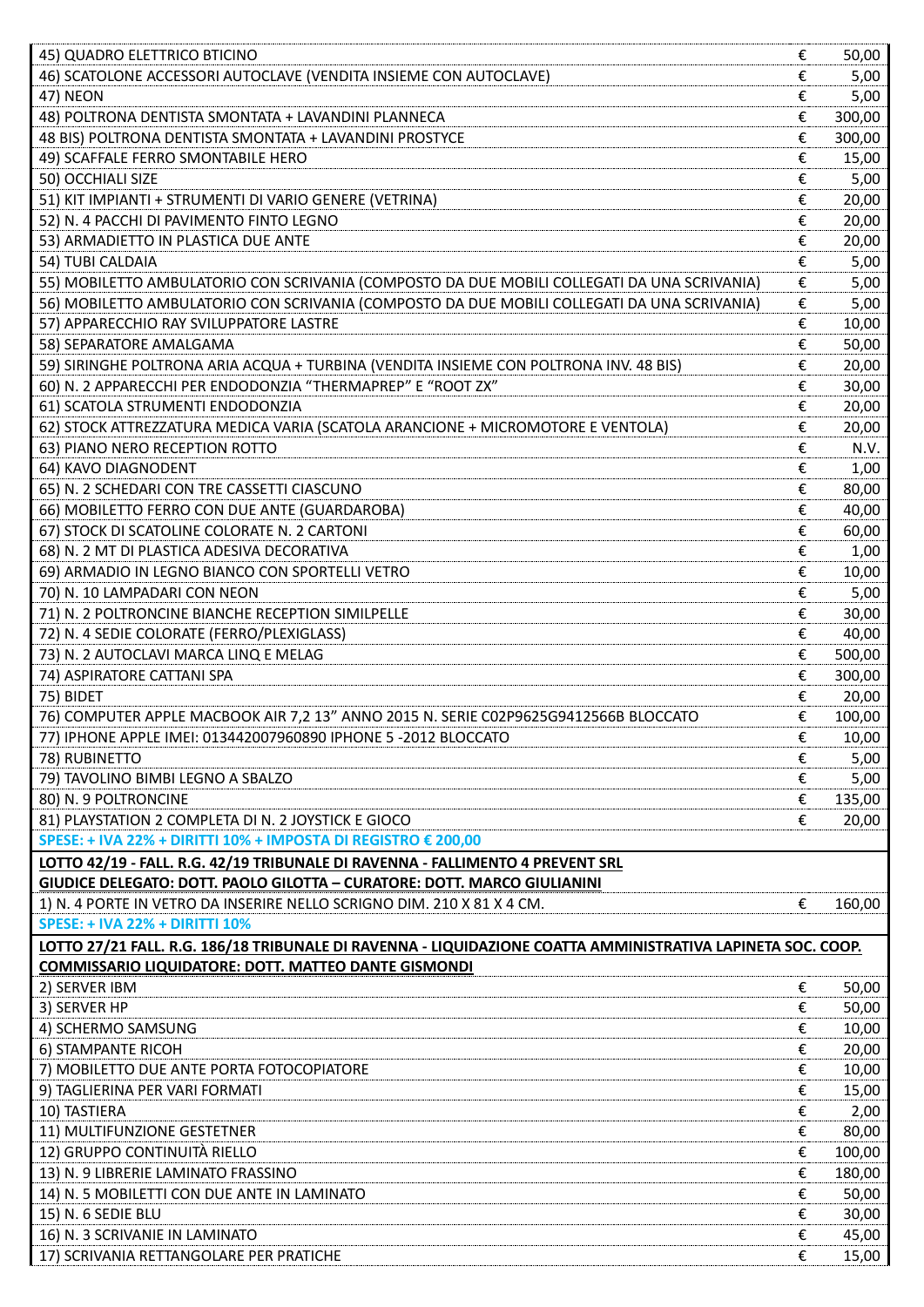| 20) TAVOLO IN LEGNO                                                                       | € | 20,00       |
|-------------------------------------------------------------------------------------------|---|-------------|
| 21) N. 2 MOBILI 140 X 90 CM. LAMINATO                                                     | € | 40,00       |
| 22) GONDOLA REFRIGERATA PASTOR KALT - AS -                                                | € | 80,00       |
| 23) GONDOLA REFRIGERATA COLD MASTER                                                       | € | 80,00       |
| 24) GONDOLA REFRIGERATA CRIOCARBIN                                                        | € | 120,00      |
| 25) GONDOLA REFRIGERATA TEOMAR                                                            | € | 100,00      |
| <b>SPESE: + IVA 22% + DIRITTI 10%</b>                                                     |   |             |
| LOTTO 5/22 C.                                                                             |   |             |
| 20) SEGGIOLINO POLTRONA POSTERIORE COLORE GRIGIO                                          | € | 5,00        |
| 36) BICI DONNA BIANCHI SPORT 26" GRIGIA                                                   | € | 50,00       |
| 41) BICI DONNA 28" OLANDA CONTROPEDALE                                                    | € |             |
|                                                                                           |   | 50,00       |
| <b>SPESE: + DIRITTI 14%</b>                                                               |   |             |
| LOTTO 32/22 C.                                                                            |   |             |
| 1) TELEVISORE A COLORI MARCA SONY 40" CIRCA                                               | € | 70,00       |
| 2) CASSAPANCA IN LEGNO SCURO CON BUGNI                                                    | € | 130,00      |
| 3) HOME THEATRE MARCA INRADIO CON N. 1 SUBWOOFER CON TELECOMANDO                          | € | 30,00       |
| <b>SPESE: + DIRITTI 14%</b>                                                               |   |             |
| LOTTO 93/22 C.                                                                            |   |             |
| 3) FORNO MARCA ZANUSSI CON SUPPORTO                                                       | € | <b>ZERO</b> |
| 6) FRIGGITRICE INDUSTRIALE MARCA ANGELO PO'                                               | € | <b>ZERO</b> |
| 7) LAVABICCHIERI INDUSTRUALE MARCA HOBART                                                 | € | <b>ZERO</b> |
| <b>SPESE: + DIRITTI 14%</b>                                                               |   |             |
| LOTTO 178/22 C.                                                                           |   |             |
| CARRELLO ELEVATORE MARCA MONTINI MODELLO 2200 H CE MATRICOLA 4802 ANNO FABBRICAZIONE 1999 |   |             |
| PORTATA KG 3041 ALTEZZA 5,80 MT.                                                          |   | € 3.000,00  |
| <b>SPESE: + IVA 22% + DIRITTI 14%</b>                                                     |   |             |
|                                                                                           |   |             |
| LOTTO 237/22 C.                                                                           |   |             |
| 1) PIANOFORTE MARCA HERO 3 PD 88 AL. 109 CHINA NOCE N. 692 SHANGAI                        | € | 700,00      |
| 2) PIANOFORTE MARCA HSINGHAI 3PD-88-AL 113 MADE IN BEIJNG CHINA N. 900779 MOGANO          | € | 800,00      |
| <b>SPESE: + DIRITTI 14%</b>                                                               |   |             |
| LOTTO 241/22 C.                                                                           |   |             |
| 11) BANCO FRIGO DUE ANTE IN ACCIAIO INOX CON DUE CASSETTI                                 | € | <b>ZERO</b> |
| 12) BANCO FRIGO IN ACCIAIO INOX DUE ANTE PIANO IN LEGNO                                   | € | <b>ZERO</b> |
| <b>13) FRIGO DOMESTICO BIANCO</b>                                                         | € | <b>ZERO</b> |
| <b>14) LAVASTOVIGLIE</b>                                                                  | € | <b>ZERO</b> |
|                                                                                           |   |             |
| 32) N. 2 ORBITALI CARTEGGIATORE MARCA PRACTLY E                                           | € | 40,00       |
| 33) VETRELLA ELETTRICA CON MANICO                                                         | € | 15,00       |
| 34) FLESSIBILE MARCA BOSCH GRANDE                                                         | € | 60,00       |
|                                                                                           | € |             |
| 36) SEGA CIRCOLARE MARCA BLACK & DECKER                                                   |   | 20,00       |
| 37) ORBITALE ARANCIONE MARCA FORDEFT                                                      | € | 35,00       |
| 38) SALDATRICE MARCA UTIL 140                                                             | € | 60,00       |
| 39) COMPRESSORE AD ARIA MARCA SPEEDY                                                      | € | 65,00       |
| 40) LAMPADARIO IN OTTONE                                                                  | € | 10,00       |
| 42) TRAPANO A COLONNA MARCA VALEX                                                         | € | 40,00       |
| 44) CASSETTO UTENSILI VARI                                                                | € | 50,00       |
| 45) AVVITATORE MARCA BLACK & DECKER                                                       | € | 5,00        |
| 46) CARICABATTERIA                                                                        | € | 10,00       |
| 48) TAVOLO PLASTICA COLORE BIANCO                                                         | € | 10,00       |
| <b>SPESE: + DIRITTI 14%</b>                                                               |   |             |
| LOTTO 247/22 C.                                                                           |   |             |
| 1) BANCO RECEPTION ANGOLARE COLORE BLU CON VETRO SUPERIORE                                | € | <b>ZERO</b> |
| 2) SCRIVANIA DA UFFICIO CON PIANO IN LEGNO COLORE BEIGE                                   | € | <b>ZERO</b> |
| 3) SCRIVANIA DA UFFICIO RETTANGOLARE CON PIANO IN LEGNO COLORE BIANCO                     | € | <b>ZERO</b> |
| 4) TAVOLO TECNIGRAFO CON LAMPADA                                                          | € | <b>ZERO</b> |
| 5) MOBILETTO IN LEGNO DUE ANTE COLOR PINO                                                 | € | <b>ZERO</b> |